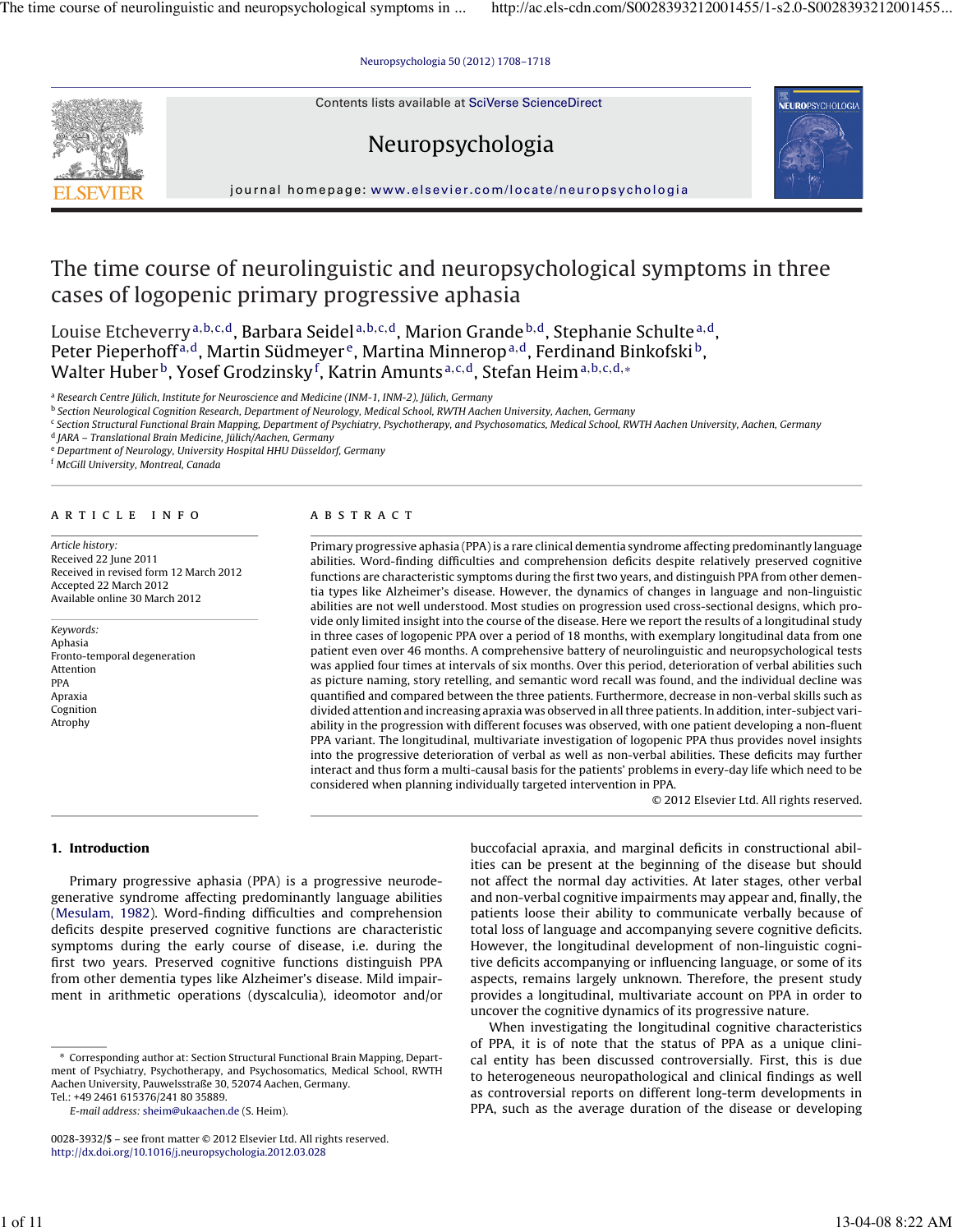co-morbid impairments. Moreover, there is an ongoing discussion whether PPA subtypes can be distinguished, and if so, on the basis of which symptoms. Sonty et al. (2003), Gorno-Tempini, Dronkers, et al. (2004), Rogalski and Mesulam (2007) and others differentiate three PPA-variants: a fluent form (fPPA), characterized by impaired comprehension with preserved syntactic abilities and word-fluency, a non-fluent form (nfPPA), which is labelled by impaired syntactic abilities and word-fluency with intact comprehension, and finally a logopenic variant (lPPA) which is a mixture of the two former variants: it is characterized by frequent disruption of oral fluency because of word-finding difficulties whereas syntactic abilities and comprehension are little impaired. According to Mesulam, Grossman, Hillis, Kertesz, and Weintraub (2003), those three variants of PPA finally converge in the progression of the disease and ultimately lead to mutism. Gorno-Tempini et al. (2006) report, that nfPPA leads earlier to mutism than fPPA and can develop into a corticobasal syndrome (Gorno-Tempini, Murray, Rankin, Weiner, & Miller, 2004). In opposition to this classification of PPA, authors like Snowden, Neary, and Mann (1996) as well as Garrad and Hodges (2000) regard nfPPA and fPPA as two separate disorders. Whereas the non-fluent type (including lPPA) is termed PPA, the fluent variant is called semantic dementia (SD) which is characterized by severe semantic impairment up to the total loss of the ability processing semantic information. Following this account, in order to diagnose fPPA, it is important to test whether or not semantic processing is intact. In Mesulam's classification of the semantic variant of PPA (i.e. fPPA in their terms) the semantic system itself is intact but access to it is impaired. The knowledge of the object is still intact and in case of wordfinding difficulties the patient has the chance to make himself understood using circumlocutions or non-verbal expression like pantomime or gesture. In contrast, following the definition of SD by Snowden et al. (1996), representations in the semantic system are impaired. Hence, the patient cannot communicate by nonverbal expression, because the knowledge of meaning and use of objects is lost. In an attempt to unify the field by discussing and integrating the variety of approaches to PPA, Gorno-Tempini et al. (2011) have now published a new guideline paper for the classification of PPA in non-fluent/agrammatic, semantic, and logopenic PPA (for a quantitative template to dissociate these subtype on the basis of their performance in semantic and syntactic tests cf. Mesulam et al., 2009). When describing the relevant recent papers on PPA in the following paragraphs, we stick to the subtype labels originally given by the respective authors of the studies for the sake of scientific correctness; the reader may easily translate these labels to the now valid nomenclature just mentioned.

During the progression of logopenic PPA, the principle linguistic symptoms are increasing word-finding difficulties and comprehension deficits as well as naming dysfunctions. Fluent speech production can become non-fluent because of emerging wordfinding problems. Only after the first two years after the onset of PPA, other cognitive impairments such as problems in orienting or memory may develop. Some PPA patients develop striking personality changes characteristic for fronto-temporal dementia. Other patients show signs of corticobasal degeneration (such as extrapyramidal dysfunction) or a motor neuron disease with associated aphasia. Those co-morbid diseases are called PPA-plus syndromes (Mesulam, 2001).

The assessment of neuropsychological abilities is important for a first diagnosis of PPA. At the very onset of PPA, skills like visuospatial processing as well as visual memory should be in a normal range. However, light impairment of arithmetic operation, constructional and ideomotor skills as well as light impaired ability of inhibition in go/nogo tasks may exist because of the closeness of the corresponding cortical regions and language-relevant regions. Yet,

for the diagnosis of PPA, they should not affect everyday activities (Mesulam, 2001).

Multidimensional neuropsychological assessment may be useful for the distinction between cases of fronto-temporal dementia (FTLD) and Alzheimer's disease (AD) (Giovagnoli, Erbetta, Reati, & Bugiani, 2008), in particular in the domains of memory, attention and visuo-constructive abilities. Similarly, Wicklund, Rademaker, Johnson, Weitner, and Weintraub (2007) reported that the cognitive decline in PPA patients differed predominantly from Alzheimer's dementia and fronto-temporal dementia in the domains of language, verbal memory, and attention. In 2009, Libon et al. investigated the longitudinal course of neuropsychological performance in a large number of patients with AD and subtypes of FTLD (among others, SD and nfPPA) over the course of 100 months. They reported a double dissociation between SD and nfPPA in naming test and executive control, in terms of better results for nfPPA over SD in naming and worse results in letter fluency. Another double dissociation was found between patients with corticobasal degeneration and nfPPA: the nfPPA group performed better in visuo-constructive test than in tasks requiring executive control. However, in this study, no patients suffering from logopenic variant of PPA participated. Moreover, within the test battery, no tests assessing attention and apraxia were included. Considering these factors would thus be advantageous for the better understanding of the time course of the different variants of PPA.

In the case of PPA variants, neuropsychological performance may differ depending on the particular subtype. Gorno-Tempini, Dronkers, et al. (2004) found different patterns of neuropsychological deficits in the three subtypes of PPA. The authors tested verbal fluency, verbal recognition, verbal and non-verbal memory, executive functions, and praxis. For the nfPPA, Gorno-Tempini, Dronkers, et al. (2004) reported significant better performance in verbal memory tasks in comparison to fPPA and lPPA. The nfPPA patients did not differ from the other groups on non-verbal memory or executive functions. However, the nfPPA patients also showed the worst performance in the praxis test. In contrast, the logopenic PPA group had the worst results in tests of verbal recognition. In the test of semantic word recognition they scored significantly worse than the nfPPA but performed best on a test of verbal working memory. Finally, the IPPA group performed worst on immediate and 30-s recall of verbal information.

Such neuropsychological deficits in PPA may not simply cooccur but also intermingle with the patients' language deficits; a distinction between these two options via standard tests is not always possible. Sonty et al. (2003) and Gorno-Tempini, Dronkers, et al. (2004) reported that PPA patients performed significantly worse than healthy controls in a word-fluency task supposed to measure executive functions. Additionally Sonty et al. (2003) report significantly worse performance in naming. Consequently, when applying neuropsychological tests requiring verbal processing, there is a risk that PPA patients score significantly lower than a control sample only because of their aphasic symptoms (Le Rhun, Richard, & Pasquier, 2005; Mesulam et al., 2003; Sonty et al., 2003). Thus, a detailed knowledge of verbal and non-verbal neuropsychological profiles of PPA as well as their development during the progression of the disease seems relevant for the appropriate evaluation of a patient's level of cognitive performance. Such knowledge may, in turn, inform the planning of therapeutic interventions in individual cases. More generally, the data contribute to a better understanding of one subtype of PPA and may thus, in future, help characterize commonalities and differences to other PPA variants.

# 1.1. Aim of the study

The aim of the present study was to investigate the progression of neuropsychological abilities in three patients with a logopenic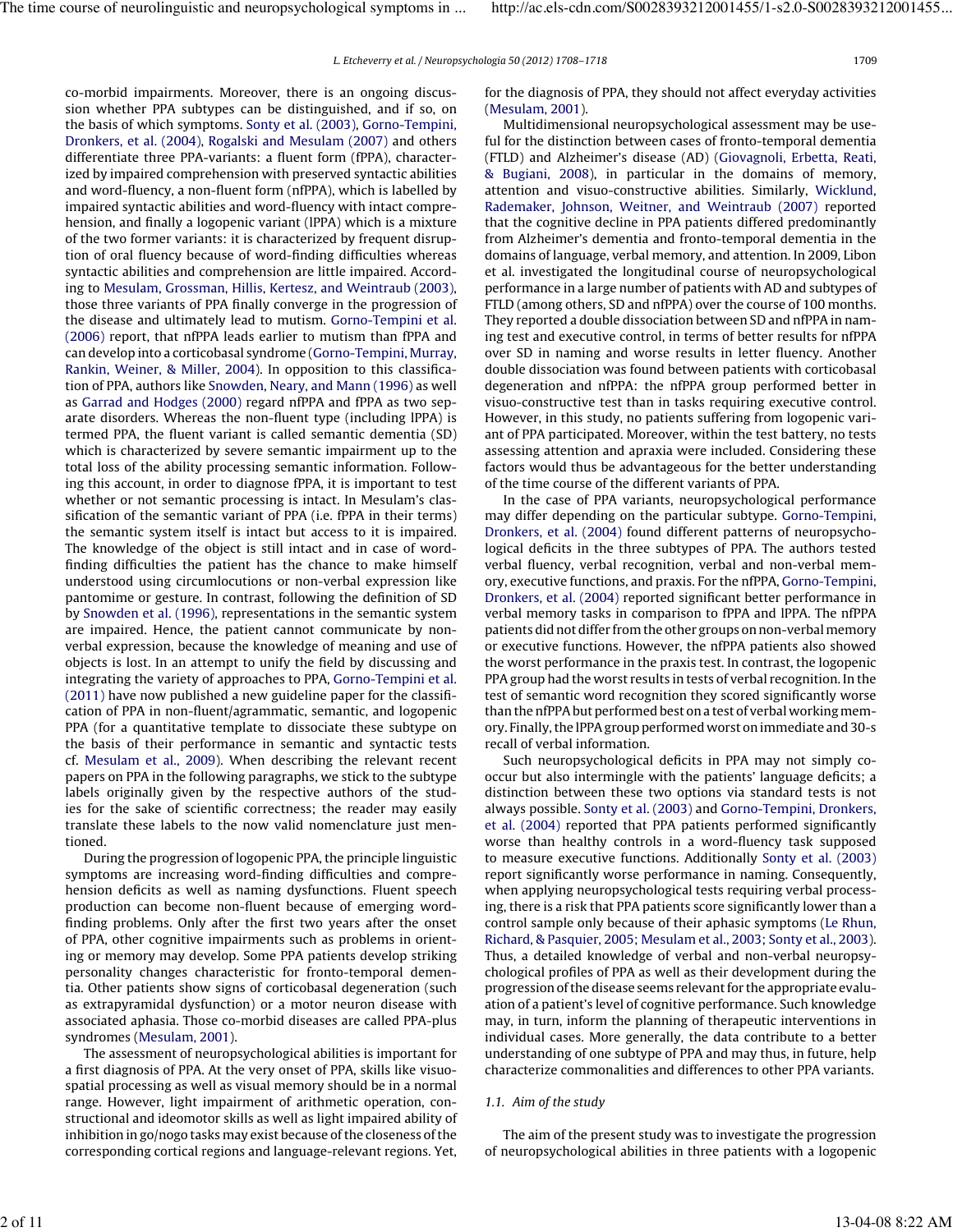# Table 1

Characterization of PPA patients according to sex, age, education, profession, handedness, supposed onset of the disease, and PPA subtype.

| Patient                 | AT               | AS.                      | <b>MW</b>                |
|-------------------------|------------------|--------------------------|--------------------------|
| Sex                     | Male             | Male                     | Female                   |
| Age at T1               | 70               | 58                       | 73                       |
| Education               | University       | High school <sup>a</sup> | High school <sup>a</sup> |
| Profession              | Physician        | Toolmaker                | Saleswoman               |
| Handedness <sup>b</sup> | $Right (+100)$   | $Right(+100)$            | $Right (+80)$            |
| Onset                   | 2004             | 2006                     | 2007                     |
| Subtype                 | Fluent/logopenic | Fluent/logopenic         | Fluent/logopenic         |
| T1                      | Mar 2008         | <b>May 2008</b>          | <b>July 2008</b>         |
| T <sub>2</sub>          | October 2008     | November 2008            | December 2008            |
| T3                      | April 2009       | May 2009                 | <b>July 2009</b>         |
| T4                      | October 2009     | November 2009            | January 2010             |

<sup>a</sup> High school education (Volksschule or Realschule) until grade 10 (maximum). **b** Measured with the Edinburgh Inventory by Oldfield (1971).

variant of PPA. The main focus in this longitudinal analysis was on a comparison of verbal and non-verbal abilities, which may develop differently depending on the patient's linguistic level of performance. In particular, the following questions were addressed: (1) How does verbal and non-verbal performance in logopenic PPA develop over the course of 18 months? (2) Do additional non-verbal impairments develop over time, or, rather, is the dynamics of verbal and non-verbal performance comparable? (3)In which respects are the profiles of the three PPA patients comparable to one another, i.e. is there generalizable trend over the group of logopenic PPA patients which potentially characterizes this particular variant of PPA? In order to achieve this aim, three German logopenic PPA patients were examined four times over the course of 18 months with a test battery comprising those cognitive and linguistic dimensions that were identified in earlier studies as potentially relevant for the characterization of PPA.

#### 2. Methods

#### 2.1. Patients

A total of 7 patients potentially suffering from PPA entered the first examination. Two of them were then excluded from the study because their disorder was different from PPA. <sup>1</sup> A third patient had been diagnosed as non-fluent PPA type but refused further participation in the study. For a fourth patient, the initial diagnosis of PPA could not be confirmed as the only mild speech symptoms did not show any progression over the course of 18 months. Thus, finally, three patients with clear-cut logopenic PPA were included in this report.

These three patients (mean age 67.3 years, one woman) with logopenic PPA were examined a total of four times at intervals of six months with a battery of linguistic and neuropsychological tests. All experimental methods were approved by the ethics committee of Medical Faculty at RWTH Aachen University. All patients gave written informed consent at each examination. Patients were recruited at the Section Neurolinguistics at the Department of Neurology at RWTH Aachen University. The examinations took place between March 2008 and January 2010. An overview of the applied tests and a survey of demographical and clinical data of the patients are given in Tables 1 and 2.

The patients had to meet the following inclusion criteria. At first assessment (T1), no non-verbal cognitive deficits should be present in order to exclude the differential diagnosis of Alzheimer's disease. Provided that the patient was able to perform all planned tests (see below) at first time of assessment, the patient was asked to repeatedly attend. The three cases are now described in detail.

#### 2.1.1. Patient AT

Patient AT, a 70 year old right-handed male retired physician, presented with a history of word-finding difficulties which progressed very slowly for about 4 years before our first examination. The tentative diagnosis of PPA was made by an examination at the Department of Neurolinguistics, RWTH Aachen University, at the end of 2006. Following this diagnosis, AT had since received speech therapy. At the first time of assessment in March 2008, the patient was well oriented with respect to space and time, cordial, cooperative and resilient. His spontaneous language was characterized by word-finding difficulties, aborted sentences, morphological inflection errors, and phonematic paraphasias. His sentence structure was preserved and complex. He described his symptoms as highly fluctuating. During examination, he was able to communicate about nearly all everyday problems with only some help by the examiner, but conversation was difficult because of noticeable difficulties in language abilities. Yet, in the subtest of the Aachener Aphasie Test (AAT; Huber, Poeck, Weniger, & Willmes, 1983) specific language deficits were detected. A non-verbal semantic deficit indicative of semantic dementia could be precluded because of the result in the Birmingham Object Recognition Battery (BORB; Riddoch & Humphreys, 1993), which was in the average range of norm scores.

#### 2.1.2. Patient AS

AS was a 58 year old right-handed male with a two year history of decline in word-finding. Throughout the project, he was still working as a toolmaker. An accompanying bilateral hearing impairment was treated with a bilateral hearing aid. AS was directed to the study by his local speech and language therapist. He started speech therapy by the recommendation of his neurologist before the first contact in our clinic and received therapy during the whole period of our project with one interruption of nine months. During the first examination in May 2008 the patient was cordial, cooperative, resilient and oriented. In contrast to AT, however, he was able to communicate only about familiar topics and only with the aid of the examiner. Often the intended meaning could not be conveyed. AS's spontaneous language was characterized by a strong dialect and simple sentence structure. The patient generally expressed himself in incomplete sentences because of sentence abruption and considerable word-finding problems. Overall, he showed mild aphasia. A non-verbal deficit in terms of semantic dementia could be precluded because of the average results in the BORB.

#### 2.1.3. Patient MW

The third patient was a 73 year old right-handed woman with a one-year history of progressing word-finding problems. Born in Upper Silesia, she has been living in Germany for 35 years. She is a native speaker of German who learned Polish at young age. She was a saleswoman and retired 13 years ago. In 2008, she presented at the Department of Neurolinguistics, RWTH Aachen University, because of the progressing language difficulties. Since the diagnosis of PPA, she had been receiving speech therapy. In particular, MW accidentally replaced German words by Polish words. During the whole examination, MW seemed nervous and little resilient but could be motivated by the examiner. She was able to communicate about nearly all everyday problems with only some help by the examiner. However, conversation was difficult because of noticeable difficulties in language abilities. Spontaneous language was characterized by word-finding problems and sentence abruption as well as many phonematic uncertainties in combination with paraphasias. The sentence structure was complex; the rate of speech was high. MW declared that her language problems are variable depending on respective situation. When she gets nervous, speech problems increase. Altogether, a mild to moderate aphasia was observed. A non-verbal deficit in terms of semantic dementia could be precluded because of the average result in the BORB.

# 2.1.4. Classification of the patients as logopenic PPA

At first evaluation, all patients showed verbal impairment with mostly intact comprehension and variably affected expressive skills. Verbal expression was still fluent in all three cases. Moreover, a non-verbal semantic deficit could be excluded in each of them. Thus, and in agreement with the classification of vascular aphasics as well as PPA patients that is based on preserved articulatory and syntactic abilities in the AAT (Lange et al., 2012), all patients were characterized as suffering from a fluent variant of PPA. Differences among the patients existed at the level of education, the age of onset and the duration of the disease.

The classification of the patients as logopenic PPA was performed according to the quantitative template for subtyping PPA by Mesulam et al. (2009). This twodimensional template is based on single-word comprehension (Peabody Picture Vocabulary Test, 4th edition) and grammatical structure of sentences (Northwestern AnagramTest).It results in a subdivision into 4 quadrants using the 60%performance level: an agrammatic variant (PPA-G), a semantic variant (PPA-S), a mixed variant (PPA-M), and a logopenic subtype (PPA-L). As score for single-word comprehension, we converted the raw scores of the AAT subtest auditory single word comprehension into percentage of correct items. In order to quantify syntactic abilities, the raw values of the patients' performance in a German adaptation of Grodzinsky's test of syntactic abilities (Heim et al., 2010; Seidel et al., 2009) was likewise converted into percentage of correct answers. This syntactic test involved sentence–picture matching (e.g. decide which of two picture alternatives correctly depicts the sentence "The king is combed by the boy"), with syntactic complexity being varied both by presence/absence of topicalization (e.g. "It is the boy that the king combs"), mode (active/passive, e.g. "The boy combs the king" vs. "The king is combed by the boy"), and subject/object reference (e.g. "It is the boy that combs the king" vs. "It is the boy that the king combs"). For further details cf. Friedmann and Grodzinsky (1997) and Grodzinsky and Finkel (1998). Following the guidelines by Mesulam et al. (2009), all of our patients can be classified as logopenic subtypes of PPA (cf. Fig. 1).

 $1$  One patient presented with language difficulties because of a posttraumatic stress disorder and the second patient had an underlying amyotrophic lateral sclerosis.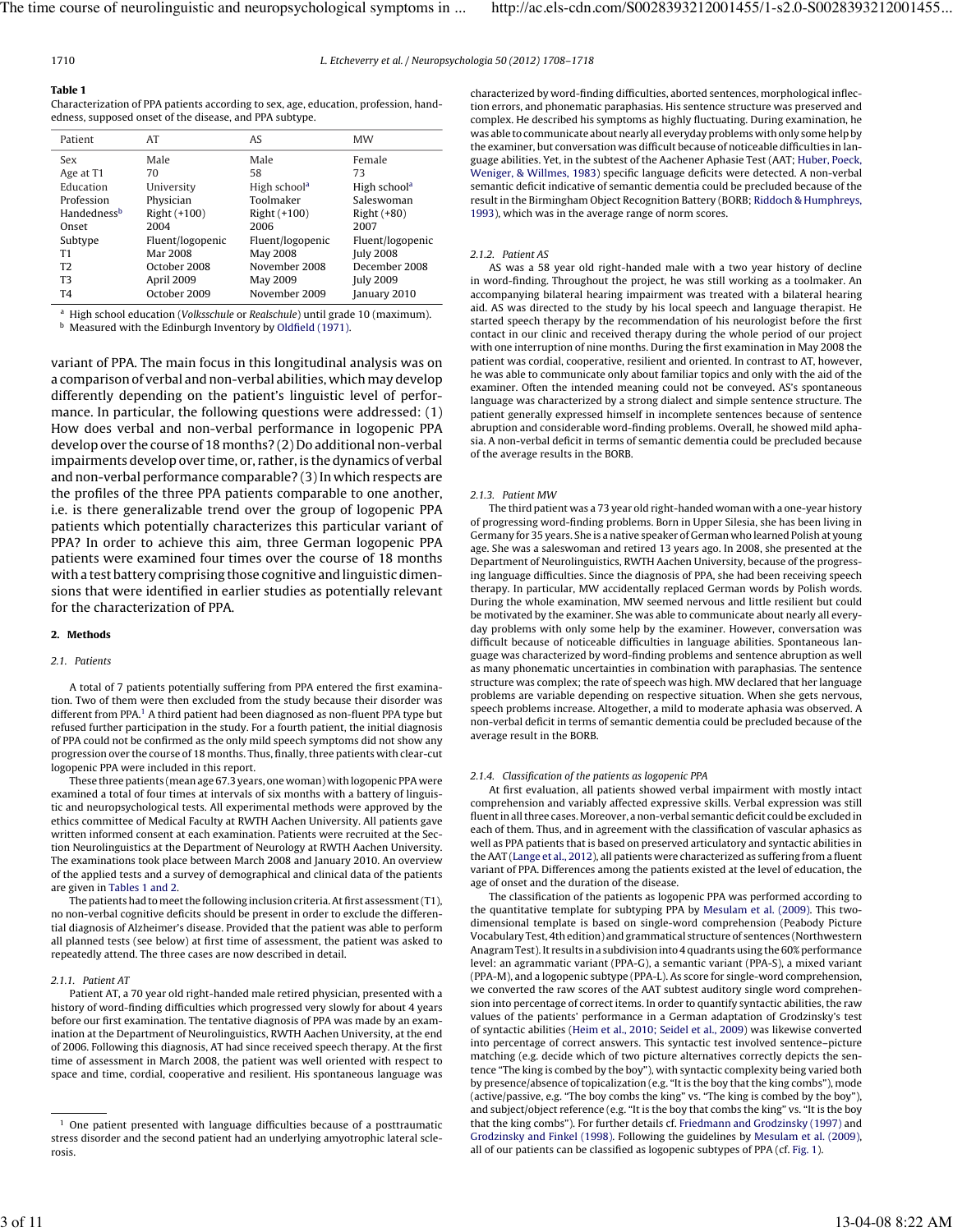#### Table 2

Overview of the applied tests, its abbreviation, the tested functions, and references.

| Tests                                                                       | Abbreviation         | <b>Tested functions</b>                     |
|-----------------------------------------------------------------------------|----------------------|---------------------------------------------|
| Aachener Aphasie Test <sup>a</sup>                                          | AAT                  | Verbal skills                               |
| Aachener Aphasie Test Supplement Texteb                                     | AAT supplement texts | Story retelling                             |
| Aachener Materialien zur Diagnostik neurogener Sprechstörungen <sup>c</sup> | <b>AMDNS</b>         | Speech motor abilities                      |
| Birmingham Object Recognition Battery <sup>d</sup>                          | <b>BORB</b>          | Nonverbal semantic processing               |
| Regensburger Wortflüssigkeitsteste                                          | <b>RWT</b>           | Verbal fluency, executive functions         |
| Leistungsprüfsystem für 50-90jährigef                                       | $LPS50+$             | Intelligence                                |
| Verbaler und non-verbaler Lerntest <sup>g</sup>                             | <b>VLT. NVLT</b>     | Verbal and non-verbal learning              |
| Wechsler Memory Scale, digit span forwardh                                  |                      | Auditory short term memory                  |
| Hamburg-Wechsler-Intelligenztest, digit span backward <sup>i</sup>          |                      | Auditory short term memory                  |
| Hamburg-Wechsler-Intelligenztest, Mosaik-Test                               | Mosaik-Test          | Spatial-constructional abilities            |
| Corsi-Block-Tapping-Test                                                    | Corsi                | Visual-spatial memory span                  |
| Testbatterie zur Aufmerksamkeitsprüfung <sup>k</sup>                        | <b>TAP</b>           | Sustained, selective, and divided attention |

<sup>a</sup> Huber et al. (1983).

<sup>b</sup> Huber, Klingenberg, Poeck, and Willmes (1993).

 $c$  Bülte (2008).

- Riddoch and Humphreys (1993).
- Aschenbrenner, Tucha, and Lange (2000).
- <sup>f</sup> Sturm, Willmes, and Horn (1993).
- <sup>g</sup> Sturm and Willmes (1999a, 1999b).
- <sup>h</sup> Wechsler (1987).

Smirni, Villardita, and Zappala (1983), Corsi (1972).

<sup>k</sup> Zimmermann and Fimm (2002, 2007).

#### 2.2. Research design

The experiment was a longitudinal multiple case study. All patients were invited for examination four times during the course of 18 months, in intervals of six months. One patient, AT, was even examined at 7 timepoints over a total time of 46 months in order to exemplarily demonstrate the long-term stability of the findings observed in all patients. At each time point (T1, T2, T3, and T4), patients and their spouses stayed at the clinical ward at the Institute for Neurosciences and Medicine (INM, Research Centre Jülich) for three to four days, where they completed the test battery detailed below. The patients were examined by a neurologist (co-author MS). Based on the cognitive functions identified as potentially impaired in, or characteristic of, PPA (Giovagnoli et al., 2008; Gorno-Tempini, Dronkers, et al., 2004; Mesulam, 2001; Wicklund et al., 2007), a battery of German neuropsychological and neurolinguistic tests was assembled in order to test a range of verbal abilities, verbal executive functions, verbal vs. non-verbal learning and memory, intelligence, facets of attention, and ideomotor apraxia. Table 2 lists all tests that were applied at each examination point (for further details of the tests, please refer to Supplementary Materials; Folstein, Folstein, & McHugh, 1975; Heßelmann, 1996; Weiss-Blankenhorn, Werner, & Piefke, 2005). These tests were administered in blocks of ca. 120 min each. The results of all the tests were communicated to the patients on their last day at the ward, and in a written form.

In order to exclude a potential vascular aetiology of the aphasic symptoms or other structural changes, all patients underwent structural MRI (3T Siemens Tim-TRIO scanner, Siemens, Erlangen, Germany). Anatomical images were acquired with a T1-weighted MPRAGE sequence (176 slices, resolution 1 mm  $\times$  1 mm  $\times$  1 mm, field-of-view (FOV) = 256 mm, repetition time (TR) = 2.25 s, echo time (TE) = 3.03 ms; flip angle =  $9^\circ$ ).

#### 3. Results

This section gives a survey of the results of the neurolinguistic and neuropsychological tests in each patient. For a detailed report of the individual results of every patient the reader is referred to Supplementary Results. Over the course of 18 months different individual profiles as well as similarities were found. Systematic similarities were found in a deterioration of verbal skills, with



Fig. 1. Two-dimensional quantitative template for subtyping PPA. Note: AT's performance is illustrated with a diamond, the results of AS with a square, and MW's results with a triangle. The y-axis depicts the values in percentage correct in auditory single-word comprehension, and the x-axis shows the values in percentage correct of syntactic abilities. Abbreviations: T1, T2, T3, T4, first, second, third, and fourth examination point.

<sup>i</sup> Tewes (1991).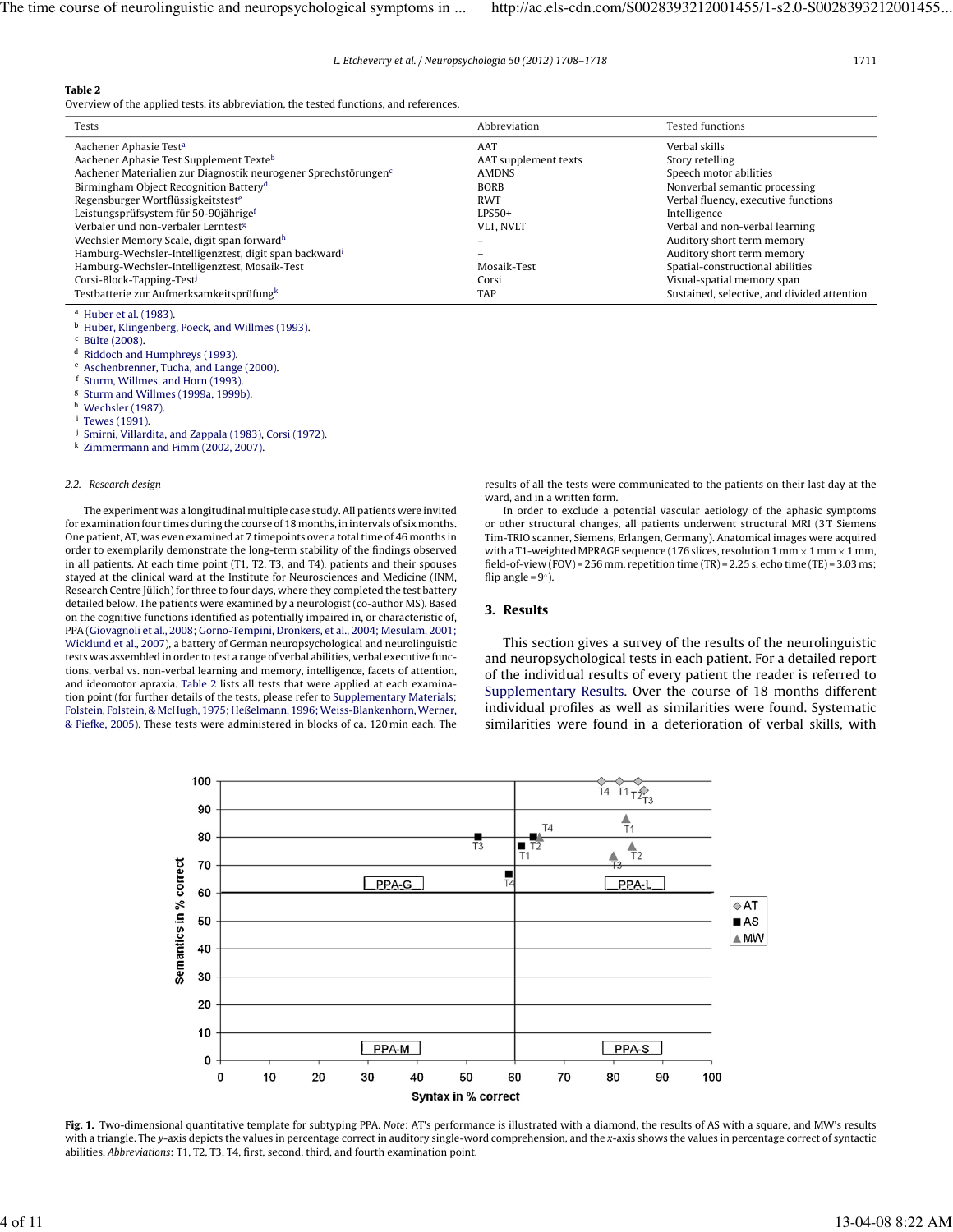# Table 3

| Results of the patients in verbal fluency and executive functions. |  |  |  |
|--------------------------------------------------------------------|--|--|--|
|                                                                    |  |  |  |

|             | AT |                |                |                     | AS |                |                |                |    | <b>MW</b>      |                |                 |  |
|-------------|----|----------------|----------------|---------------------|----|----------------|----------------|----------------|----|----------------|----------------|-----------------|--|
|             | T1 | T <sub>2</sub> | T <sub>3</sub> | T <sub>4</sub>      | T1 | T <sub>2</sub> | T <sub>3</sub> | T <sub>4</sub> | T1 | T <sub>2</sub> | T <sub>3</sub> | T <sub>4</sub>  |  |
| sem. WFL    | 44 | $34^{a*}$      | 43             | 43                  | 41 | 39             | $30^{b,*}$     | 33             | 41 | 40             | 40             | $30^{d*,e*,f*}$ |  |
| lex. WFL    | 49 | 52             | 44             | $34^{d**, e**, f*}$ | 28 | 36             | 30             | 30             | 33 | 32             | 32             | 30              |  |
| sem. Change | 54 | 46             | 50             | 43                  | 33 | 30             | 30             | 28             | 48 | 43             | $34^{b*}$      | $30^{d**, e*}$  |  |
| lex. Change | 57 | $30^{a***}$    | 46             | $30^{d***,f**}$     | 33 | 28             | 28             | 28             | 30 | 32             | 32             | $\qquad \qquad$ |  |

Abbreviations: T1, T2, T3, and T4, first, second, third, and fourth examination point; sem. WFL, semantic word-fluency; lex. WFL, formal-lexical word-fluency; sem. Change, semantic change condition; lex. Change, formal-lexical change condition. <sup>a</sup>T2–T1; <sup>b</sup>T3–T1; <sup>c</sup>T3–T2; <sup>d</sup>T4–T1; <sup>e</sup>T4–T2; <sup>f</sup>T4–T3; \* $p \le .05$ ; \*\* $p \le .05$ ; \*\* $p \le .01$ ; \*\*\* $p \le .001$ . *Note*: In T4 data of lexical Change condition is missing for MW because she aborted this test.

#### Table 4

Results of the patients in the AAT-subtests.

|            | AT |                |            |                     | AS |                |             |                |    | <b>MW</b>      |                 |                         |  |
|------------|----|----------------|------------|---------------------|----|----------------|-------------|----------------|----|----------------|-----------------|-------------------------|--|
|            | Τ1 | T <sub>2</sub> | T3         | T <sub>4</sub>      |    | T <sub>2</sub> | T3          | T <sub>4</sub> | T1 | T <sub>2</sub> | T3              | T <sub>4</sub>          |  |
| TT         | 69 | 73             | 73         | 73                  | 56 | 57             | 56          | 57             | 73 | 73             | 73              | $61^{d***, e***, f***}$ |  |
| <b>REP</b> | 62 | $58^{a**}$     | $59^{b*}$  | $56^{d***,f*}$      | 47 | 49             | 48          | $45^{e**, f*}$ | 62 | $58^{a**}$     | $57^{b***}$     | $52^{d***,e***,f***}$   |  |
| WRI        | 72 | $68^{a*}$      | $67^{b**}$ | $64^{d***, e*, f*}$ | 57 | 57             | 55          | $53^{d*,e*}$   | 54 | $51^{a*}$      | $51^{b*}$       | $47^{d***, e*, f*}$     |  |
| <b>NAM</b> | 71 | $60^{a***}$    | 58b***     | $63^{d***}$         | 59 | $53^{a***}$    | $51^{b***}$ | $49^{d***,e*}$ | 61 | $55^{a***}$    | $51^{b***, c*}$ | $48^{d***,e***}$        |  |
| COMP       | 78 | $61^{a***}$    | 73         | $68^{d**}$          | 53 | 49             | 53          | 50             | 65 | 61             | 59              | $54^{d**, e*}$          |  |
| AC         | 80 | 60             | 71         | 69                  | 49 | 47             | 55          | 43             | 55 | 57             | 52              | 55                      |  |
| <b>RC</b>  | 64 | 61             | 67         | 63                  | 56 | 50             | 50          | 56             | 78 | 63             | 66              | 52                      |  |

Abbreviations: T1, T2, T3, and T4, first, second, third, and fourth examination point; TT, Token Test; REP, repetition; WRI, written language; NAM, picture naming; COMP, language comprehension; AC, auditory comprehension; RC, reading comprehension. <sup>a</sup>T2–T1; <sup>b</sup>T3–T1; <sup>c</sup>T3–T2; <sup>d</sup>T4–T1; <sup>e</sup>T4–T2; <sup>r</sup>T4–T3; \* $p \le 0.05$ ; \*\* $p \le 0.01$ ; \*\*\* $p \le 0.01$ .

Patients' results in intelligence test.

|            | AT |           |                  |                   |                | AS             |                |                         |    | <b>MW</b>       |                  |                  |  |
|------------|----|-----------|------------------|-------------------|----------------|----------------|----------------|-------------------------|----|-----------------|------------------|------------------|--|
|            | T1 | T2        | T <sub>3</sub>   | T <sub>4</sub>    | T <sub>1</sub> | T <sub>2</sub> | T <sub>3</sub> | T <sub>4</sub>          | T1 | T <sub>2</sub>  | T <sub>3</sub>   | T <sub>4</sub>   |  |
| Lexicon    | 43 | 44        | 44               | 42                | 35             | 36             | 32             | 34                      | 37 | 33 <sup>a</sup> | $33^{b*}$        | $33^{d*}$        |  |
| Anagrams   | 59 | 62        | 60               | 60                | 48             | 59             | $54c*$         | $41^{d**, e***, f***}$  | 42 | $38^{a*}$       | $38^{b*}$        | $38^{d*}$        |  |
| phon. WFL  | 55 | 54        | $43^{b***,c***}$ | $44^{d***, e***}$ | 36             | 40             | $35c***$       | $34^{d*,e***}$          | 39 | 42              | $34^{b***,c***}$ | $34^{d***,e***}$ |  |
| Reasoning  | 57 | 55        | 62               | 58                | 50             | 57             | 58             | $48e^{**,f**}$          | 50 | 51              | 58               | 55               |  |
| sp. sense  | 48 | $36^{a*}$ | 45               | 42                | 49             | 39             | 47             | $36^{d**,f*}$           | 51 | 51              | 62               | 58               |  |
| perception | 69 | 67        | $53^{b***,c***}$ | $64^{d*}$         | 53             | 53             | 50             | $41^{d***, e***, f***}$ | 59 | 53 <sup>a</sup> | 55               | $53^{d*}$        |  |

Abbreviations: T1, T2, T3, and T4, first, second, third, and fourth examination point; phon. WFL, phonematic word fluency; sp. sense, spatial sense. <sup>a</sup>T2-T1; <sup>b</sup>T3-T1; <sup>c</sup>T3-T2;  ${}^{d}$ T4–T1;  ${}^{e}$ T4–T2, <sup>f</sup>T4–T3;  ${}^{*}p \leq .05$ ;  ${}^{**}p \leq .01$ ;  ${}^{***}p \leq .001$ .

naming tests, in particular. The ability to retell stories was impaired as well. In the apraxia tests, all patients developed mildly to moderate impairments. Furthermore, they worsened significantly in divided attention for auditory stimuli. In intelligence testing, performance for word-fluency on phonemic criteria declined significantly (cf. Table 3) and performance for verbal vs. non-verbal tests differed from each other significantly at each examination point. Performance for non-verbal semantics was average for each patient at each examination, whereby semantic dementia could be precluded at each examination point. Furthermore, deficits in spatial-constructional processing could also be precluded at every examination for each patient.

# 3.1. Language abilities (AAT aphasia test)

The results of the AAT subtests (cf. Table 4) showed that the patients' performance at every examination point was average or even above average, compared with normative data of vascular aphasics. AT almost continuously reached the best results in comparison to the other two patients, whereas AS scored always below the other two patients in every subtest. Only in the subtest written language MW scored continuously below the other two patients. In naming, the performance of all patients worsened over the period of 18 months. The deterioration of performance in naming and written language was significant in all patients.

#### 3.2. Verbal and non-verbal intelligence

In the course of intelligence testing (cf. Table 5), all three patients showed deterioration in executive word retrieval (word-fluency by phonemic criteria). Moreover, all patients revealed significantly worse performance in verbal than non-verbal subtests at each examination. At T4 MW refused to carry out the verbal subtests.

#### 3.3. Ideomotor skills

With respect to ideomotor skills, all patients showed a decreasing performance. AT and AS showed a light (AT) respectively moderate (AS) ideomotor apraxia at T4. With MW the test could not be finished at T4 because she was very frustrated about her

| Table 6                            |  |  |
|------------------------------------|--|--|
| Patients' results in anraxia tests |  |  |

| AT |                                       |  |  |  | AS |                         |  | <b>MW</b> |                                     |       |    |  |
|----|---------------------------------------|--|--|--|----|-------------------------|--|-----------|-------------------------------------|-------|----|--|
|    |                                       |  |  |  |    |                         |  |           | T1 T2 T3 T4 T1 T2 T3 T4 T1 T2 T3 T4 |       |    |  |
|    | LA 65 40 43 53 65 53 58 46 62 46 45 - |  |  |  |    |                         |  |           |                                     |       |    |  |
|    | BA 30                                 |  |  |  |    | 28 30 30 30 29 30 26 30 |  |           |                                     | 29 27 | 22 |  |

Abbreviations: T1, T2, T3, and T4, first, second, third, and fourth examination point; LA, limb apraxia; BA, buccofacial apraxia. Note: The scores are raw-scores; scores for LA: 72–63: no LA; 62–53: light LA; 52–25: moderate LA; 24–0: severe LA; scores for BA: 30–29: no BA; 28–25: light BA; 24–11: moderate BA; 10–0: severe BA. Note: In T4 data LA is missing for MW because she did abort this test.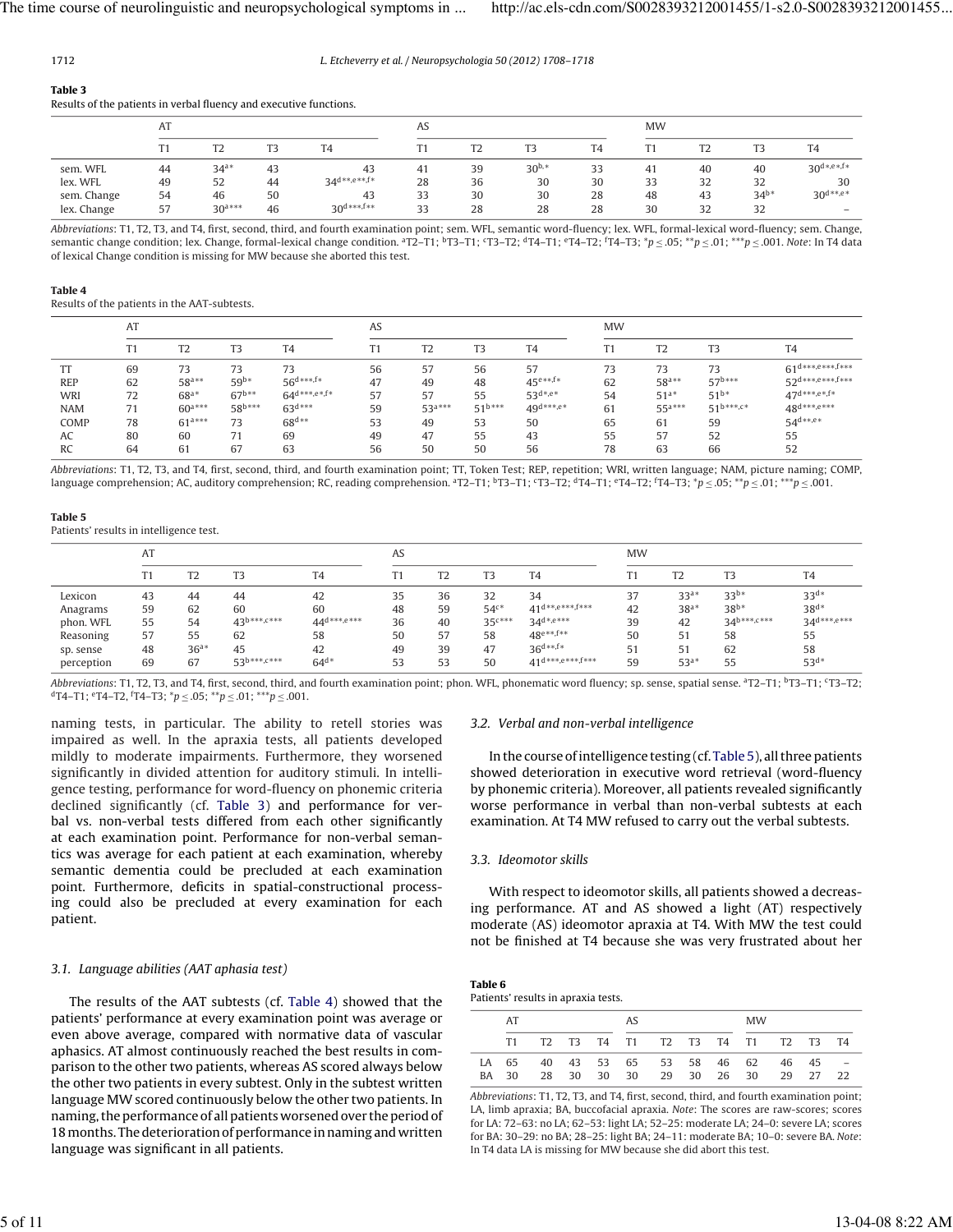Table 7

Results of the patients in the Test for Attentional Performance (TAP).

|                               | AT |                |                   |                     | AS                       |                |                  |                | <b>MW</b> |                |                   |                         |
|-------------------------------|----|----------------|-------------------|---------------------|--------------------------|----------------|------------------|----------------|-----------|----------------|-------------------|-------------------------|
|                               | T1 | T <sub>2</sub> | T <sub>3</sub>    | T <sub>4</sub>      | T <sub>1</sub>           | T <sub>2</sub> | T <sub>3</sub>   | T <sub>4</sub> | T1        | T <sub>2</sub> | T <sub>3</sub>    | T <sub>4</sub>          |
| <b>Sustained attention</b>    |    |                |                   |                     |                          |                |                  |                |           |                |                   |                         |
| SAwo                          | 41 | $28^{a***}$    | $24^{b***,c***}$  | $24^{d***,e***}$    | 28                       | 51             | $28c***$         | $49e***$       | 40        | $35^{a***}$    | $29^{b***,c***}$  | $21^{d***,e***,f***}$   |
| SAw                           | 40 | $33^{a***}$    | $28^{b***, c***}$ | $30^{d***, e***}$   | 28                       | 34             | 37               | 29e***,f***    | 42        | $35^{a***}$    | $31^{b***, c***}$ | $20^{d***, e***, f***}$ |
| <b>Selective attention</b>    |    |                |                   |                     |                          |                |                  |                |           |                |                   |                         |
| <b>RT</b>                     | 45 | $37^{a***}$    | $43^{b***}$       | $33d***e***,f***$   | 56                       | 76             | $65^{c***}$      | $73^{e***}$    | 68        | $47^{a***}$    | $28^{b***,c***}$  | $26^{d***,e***,f***}$   |
| Omis                          | 63 | $39^{a***}$    | $38^{b***}$       | $39^{d***}$         | 38                       | $24^{a*}$      | 38               | 33             | 38        | 38             | 29                | 29                      |
| Err                           | 38 | 41             | 52                | 53                  | 41                       | 30             | 35               | $28^{d*}$      | 35        | 38             | 46                | 35                      |
| Divided attention-single task |    |                |                   |                     |                          |                |                  |                |           |                |                   |                         |
| RT vis                        | 28 | 29             | 40                | $35$ <sup>f**</sup> | 39                       | 38             | 36               | 42             | 61        | 66             | $55^{b***, c***}$ | $53^{d***, e***}$       |
| Omis vis                      | 35 | 20             | 53                | 26                  | 54                       | 53             | 54               | 53             | 35        | 47             | 53                | 47                      |
| RT aud                        | 44 | $24^{a***}$    | $20^{b***, c***}$ | $20^{d***,e***}$    | 36                       | $32^{a***}$    | $20^{b***,c***}$ | 41             | 42        | $40^{a*}$      | $34^{b***,c***}$  | $28^{d***,e***,f***}$   |
| Omis aud                      | 40 | 41             | 39                | 39                  | 41                       | 41             | 41               | 39             | 41        | 41             | 39                | 39                      |
| Divided attention-dual task   |    |                |                   |                     |                          |                |                  |                |           |                |                   |                         |
| Omis                          | 30 | 34             | 27                | 29                  | 28                       | 52             | 41               | 45             | 44        | 50             | 37                | 29                      |
| Err                           | 38 | 66             | 67                | 67                  | 61                       | 49             | 49               | 43             | 34        | 32             | 32                | 30                      |
| RT vis                        | 40 | $32^{a***}$    | $23^{b***,c***}$  | $21^{d***,e***}$    | 28                       | 34             | 38               | 47             | 38        | $33^{a**}$     | 47                | $42^{f**}$              |
| RT aud                        | 33 | $21^{a***}$    | $20^{b***}$       | $20^{d***}$         | $\overline{\phantom{0}}$ | 35             | $29^{c***}$      | 55             | 43        | $29^{a***}$    | 45                | $27^{d***,f***}$        |

Abbreviations: T1, T2, T3, and T4, first, second, third, and fourth examination point; SAwo, sustained attention without warning signal, SAw, sustained attention with warning signal; RT, reaction time; Omis, omissions; Err, errors; RT vis, reaction time on visual stimuli; Omis vis, omissions in visual condition; RT aud, reaction time on auditory stimuli; Omis aud, omissions in auditory condition. <sup>a</sup>T2–T1; <sup>b</sup>T3–T1; <sup>c</sup>T3–T2; <sup>d</sup>T4–T1; <sup>e</sup>T4–T2; <sup>f</sup>T4–T3; \*p ≤ .05; \*\*p ≤ .01; \*\*\*p ≤ .001. Note: At T1 the data of RT aud of AS is missing because of data loss during data transfer.

disability to carry out the test and so the test was aborted. In addition, AS and MW developed a light (AS) respectively moderate (MW) buccofacial apraxia (cf. Table 6).

# significantly to T4; her non-verbal performance remained on average level till T3 but was below average at T4.

# 3.4. Attention

In the tests of different facets of attention, heterogeneous results were found (cf. Table 7).

For sustained attention, the performance of the patients for both conditions with and without auditory cue was at T1 nearby (below) average. During progression of the disease, it continuously worsened for AT and MW until it was wide below average at T4. Performance of AS in the condition without auditory cue was in average at T2, but dropped back at T3, and was in average again at T4. In the condition with auditory cue, AS slightly improved, but fell back at T4, so that performance always remained below average. In divided attention tasks, reaction time in both visual and auditory conditions was almost continuously below average. Patient AT scored the worst in reaction time and omissions. However, he committed fewer errors at T2, T3 and T4.

In the go/nogo task and the selective attention task, performance between the patients differed in the course of 18 months. Reaction time of AS was always average or even above average, but he omitted many stimuli and committed many errors. On the other hand, AT's reaction time was at each examination in lower average but during the course he committed less errors and at the same time omitted more stimuli. MW's reaction time worsened continuously, she omitted many stimuli and committed fewer errors during the course. AT and MW significantly worsened in reaction time for auditory stimuli in selective attention, whereas AS scored average at T4 (cf. Table 7).

# 3.5. Verbal and non-verbal learning

The learning tests (Table 8) showed different dynamics in the three patients: patient AT's performance improved for both verbal and non-verbal learning, but at T4 performance dropped back for verbal learning whereas for non-verbal learning continuously increased. Patient AS shows a fluctuating performance for both verbal and non-verbal learning test. The verbal performance of MW was below average from the beginning at T1, and worsened

# 3.6. Long-term outcome in patient AT

Finally, in Table 9, we report the data from examinations of patient AT from a total of seven time points, covering a period of 46 months. The data demonstrate further decline in language abilities but also in attention, but not in verbal and non-verbal learning.

# 4. Discussion

In this longitudinal study on the cognitive development of logopenic PPA patients, neurolinguistic and neuropsychological skills of three fPPA patients were examined over the course of 18 months in order to investigate commonalities and discrepancies in the progression of the disease. (1) As a main result, we observed that all three patients showed comparable patterns not only in language processing but also in attention and praxis. In particular, similarities were found in the deterioration of verbal skills, above all in naming as well as in the ability of story retelling. Furthermore, the performance in phonematic word-fluency worsened significantly. (2) As a second main finding, at each examination, verbal performance was systematically worse than non-verbal performance in every patient, including non-verbal semantic abilities. (3) Moreover, all patients developed mild to moderate limb-apraxia. (4) Additionally, the performance on an auditory divided attention task decreased systematically in all patients. These findings are now discussed in detail. (5) Finally, the long-term examination of patient AT corroborates that the pattern of decline observed for all three patients is stable even over a period of 46 months.

#### 4.1. Verbal skills

The spontaneous language scores were stable for each patient over the course of the investigation. One reason could be that the time span between the investigation points was too short to find significant changes in the test investigating spontaneous language. The AAT-scales may not be sensitive enough to detect marginal changes (Grande et al., 2008). Poeck and Luzzatti (1988), who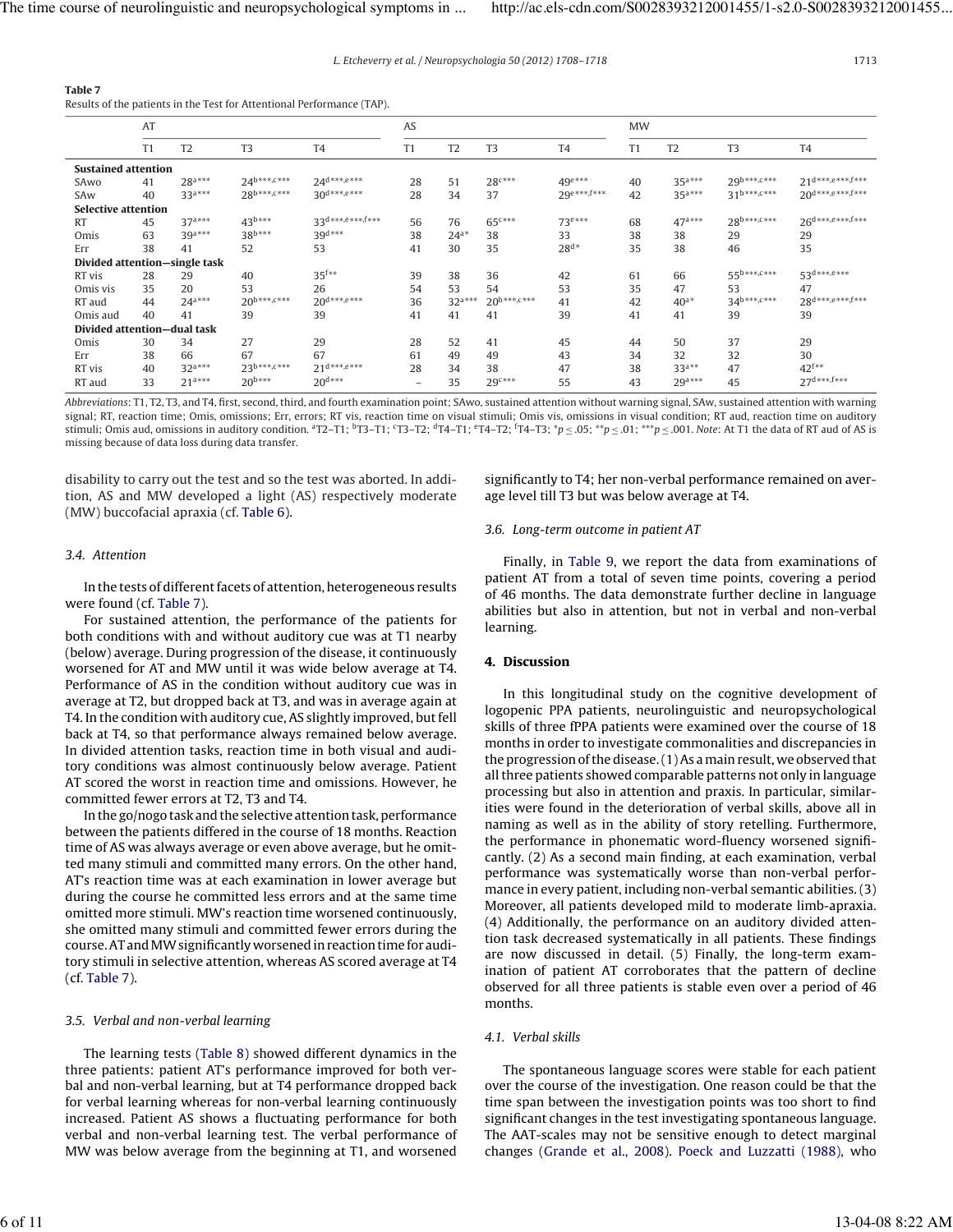# Table 8

Patients' results in verbal (VLT) and non-verbal (NVLT) learning test.

|                           | AT       |                              |                |                 |                |                  |                                        |                        | <b>MW</b> |              |                |                       |
|---------------------------|----------|------------------------------|----------------|-----------------|----------------|------------------|----------------------------------------|------------------------|-----------|--------------|----------------|-----------------------|
|                           | FIRM 4   | T <sub>2</sub><br>$\sqrt{2}$ | T <sub>3</sub> | T <sub>4</sub>  | T <sub>1</sub> | T2<br>$\sqrt{2}$ | T <sub>3</sub>                         | T <sub>4</sub>         | TP-1      | T2<br>$\sim$ | T <sub>3</sub> | T <sub>4</sub>        |
| <b>VLT</b><br><b>NVLT</b> | 29<br>47 | 48<br>55                     | 52<br>56       | $40^{f*}$<br>58 | 43<br>52       | 48<br>$41^{a*}$  | $30^{b*.c**}$<br>$27b**$<br><b>J</b> I | $35^{e*}$<br>$41^{d*}$ | 42<br>47  | 37<br>44     | 34<br>55       | $28^{d*}$<br>$39f***$ |

Abbreviations: T1, T2, T3, and T4, first, second, third, and fourth examination point; VLT, difference value in the verbal learning test; NVLT, difference value in the non-verbal learning test; <sup>a</sup>T2–T1; <sup>b</sup>T3–T1; <sup>c</sup>T3–T2; <sup>d</sup>T4–T1; <sup>e</sup>T4–T2; <sup>f</sup>T4–T3; \* $p \leq .05$ ; \*\* $p \leq .01$ ; \*\*\* $p \leq .001$ .

examined three patients twice at intervals between six months to three years used the same test procedure to investigate spontaneous language, and did not find significant changes as well. Moreover, all patients reported that fluency differs at different times of the day and between days, which may further make it difficult or even impossible to detect changes in relatively short intervals of time.

All fPPA patients showed continuous deterioration in the AAT subtest naming. For two of them this decrease was significant. This finding extends data from previous PPA studies (cf. Karbe, Kertesz, & Polk, 1993; Kertesz, Davidson, McCabe, Takagi, & Munoz, 2003; Mesulam et al., 2003; Sonty et al., 2003; Weintraub, Rubin, & Mesulam, 1990) which identified naming difficulties as a core deficit in fPPA. However, even over the course of one and a half

#### Table 9

Results of the patient AT (T0 = December 2006, T6 = October 2010; time interval: 46 months).

|                               | T <sub>0</sub>           | T1 | T <sub>2</sub> | T <sub>3</sub> | T <sub>4</sub> | T <sub>5</sub> | T <sub>6</sub>    |
|-------------------------------|--------------------------|----|----------------|----------------|----------------|----------------|-------------------|
| <b>AAT-subtests</b>           |                          |    |                |                |                |                |                   |
| <b>TT</b>                     | 73                       | 69 | 73             | 73             | 73             | 67             | $57^{g***, h***}$ |
| <b>REP</b>                    | 64                       | 62 | 58             | 59             | 56             | 54             | $51^{g***, h***}$ |
| WRI                           | 70                       | 72 | 68             | 67             | 64             | 63             | 62g***,h***       |
| <b>NAM</b>                    | 66                       | 71 | 60             | 58             | 63             | 57             | $50^{g***,h***}$  |
| COMP                          | 78                       | 78 | 61             | 73             | 68             | 63             | $52^{g***,h***}$  |
| AC                            | 69                       | 80 | 60             | 71             | 69             | 57             | $57^{g*,h***}$    |
| <b>RC</b>                     | 78                       | 64 | 61             | 67             | 63             | 66             | 49g***,h***       |
| <b>RWT</b>                    |                          |    |                |                |                |                |                   |
| sem. WFL                      | $\qquad \qquad -$        | 44 | 34             | 43             | 43             | 36             | $33^{h*}$         |
| lex. WFL                      | $\overline{a}$           | 49 | 52             | 44             | 34             | 38             | 44                |
| sem. Change                   | $\qquad \qquad -$        | 54 | 46             | 50             | 43             | 38             | $33^{h**}$        |
| lex. Change                   | $\overline{a}$           | 57 | 30             | 46             | 30             | 34             | $30^{h***}$       |
| Intelligence                  |                          |    |                |                |                |                |                   |
| Lexicon                       | 46                       | 43 | 44             | 44             | 42             | 40             | $37^{g***,h***}$  |
| Anagrams                      | 57                       | 59 | 62             | 60             | 60             | 51             | 62                |
| phon. WFL                     | 51                       | 55 | 54             | 43             | 44             | 47             | $46^{g***,h***}$  |
| Reasoning                     | $\equiv$                 | 57 | 55             | 62             | 58             | 53             | 51                |
| sp. sense                     | 30                       | 48 | 36             | 45             | 42             | 48             | $39h*$            |
| Perception                    | 51                       | 69 | 67             | 53             | 64             | 59             | $57^{h***}$       |
| Apraxia (raw-scores)          |                          |    |                |                |                |                |                   |
| LA                            | $\overline{\phantom{0}}$ | 65 | 40             | 43             | 53             | 45             | 39                |
| BA                            | $\overline{\phantom{0}}$ | 30 | 28             | 30             | 30             | 29             | 29                |
| <b>Attention</b>              |                          |    |                |                |                |                |                   |
| Sustained attention           |                          |    |                |                |                |                |                   |
| SAwo                          | 37                       | 41 | 28             | 24             | 24             | 21             | $21^{g***,h***}$  |
| SAw                           | 48                       | 40 | 33             | 28             | 30             | 27             | $32^{g***,h***}$  |
| Selective attention           |                          |    |                |                |                |                |                   |
| <b>RT</b>                     | $\qquad \qquad -$        | 45 | 37             | 43             | 33             | 30             | $25^{h***}$       |
| Omis                          | $\overline{a}$           | 63 | 39             | 38             | 39             | 39             | $33^{h***}$       |
| Err                           | $\overline{a}$           | 38 | 41             | 52             | 53             | 38             | 41                |
| Divided attention-single task |                          |    |                |                |                |                |                   |
| RT vis                        | 35                       | 28 | 29             | 40             | 35             | 49             | 32                |
| Omis vis                      | 35                       | 35 | 20             | 53             | 26             | 40             | 26                |
| RT aud                        | 44                       | 44 | 24             | 20             | 20             | 20             | $26^{g***,h***}$  |
| Omis aud                      | 40                       | 40 | 41             | 39             | 39             | 41             | 26                |
| Divided attention-dual task   |                          |    |                |                |                |                |                   |
| Omis                          | 30                       | 30 | 34             | 27             | 29             | 31             | 23                |
|                               |                          |    |                | 67             | 67             |                | 52                |
| Err<br>RT vis                 | 45                       | 38 | 66             |                | 21             | 52             | 29g*,h***         |
|                               | 33                       | 40 | 32             | 23             |                | 36             | $\mathbf a$       |
| RT aud                        | 36                       | 33 | 21             | 20             | 20             | 20             |                   |
| Learning                      |                          |    |                |                |                |                |                   |
| <b>VLT</b>                    | 36                       | 29 | 48             | 52             | 40             | 37             | 47                |
| <b>NVLT</b>                   | 35                       | 47 | 55             | 56             | 58             | 48             | 38                |

Abbreviations: T0–T6 first till sixth examination point; TT, Token Test; REP, repetition; WRI, written language; NAM, picture naming; COMP, language comprehension; AC, auditory comprehension; RC, reading comprehension; WFL, semantic word-fluency; lex. WFL, formal-lexical word-fluency; sem. Change, semantic change condition; lex. Change, formal-lexical change condition; phon. WFL, phonematic word-fluency; sp. sense, spatial sense; LA, limb apraxia; BA, buccofacial apraxia.

Note: The scores are raw-scores; scores for LA: 72–63: no LA; 62–53: light LA; 52–25: moderate LA; 24–0: severe LA; scores for BA: 30–29: no BA; 28–25: light BA; 24–11: moderate BA; 10–0: severe BA; SAwo, sustained attention without warning signal, SAw, sustained attention with warning signal; RT, reaction time; Omis, omissions; Err, errors; RT vis, reaction time on visual stimuli; Omis vis, omissions on visual stimuli; VLT, difference value in the verbal learning test; NVLT, difference value in the non-verbal learning test; in visual condition; RT aud, reaction time on auditory stimuli; Omis aud, omissions in auditory condition.

Note: "–", no data available.

 $^g$ T0–T6,  $^h$ T1–T6;  $^*p \leq .05$ ;  $^{**}p \leq .01$ ;  $^{***}p \leq .001$ .

<sup>a</sup> Patient ignored all of the auditory stimuli.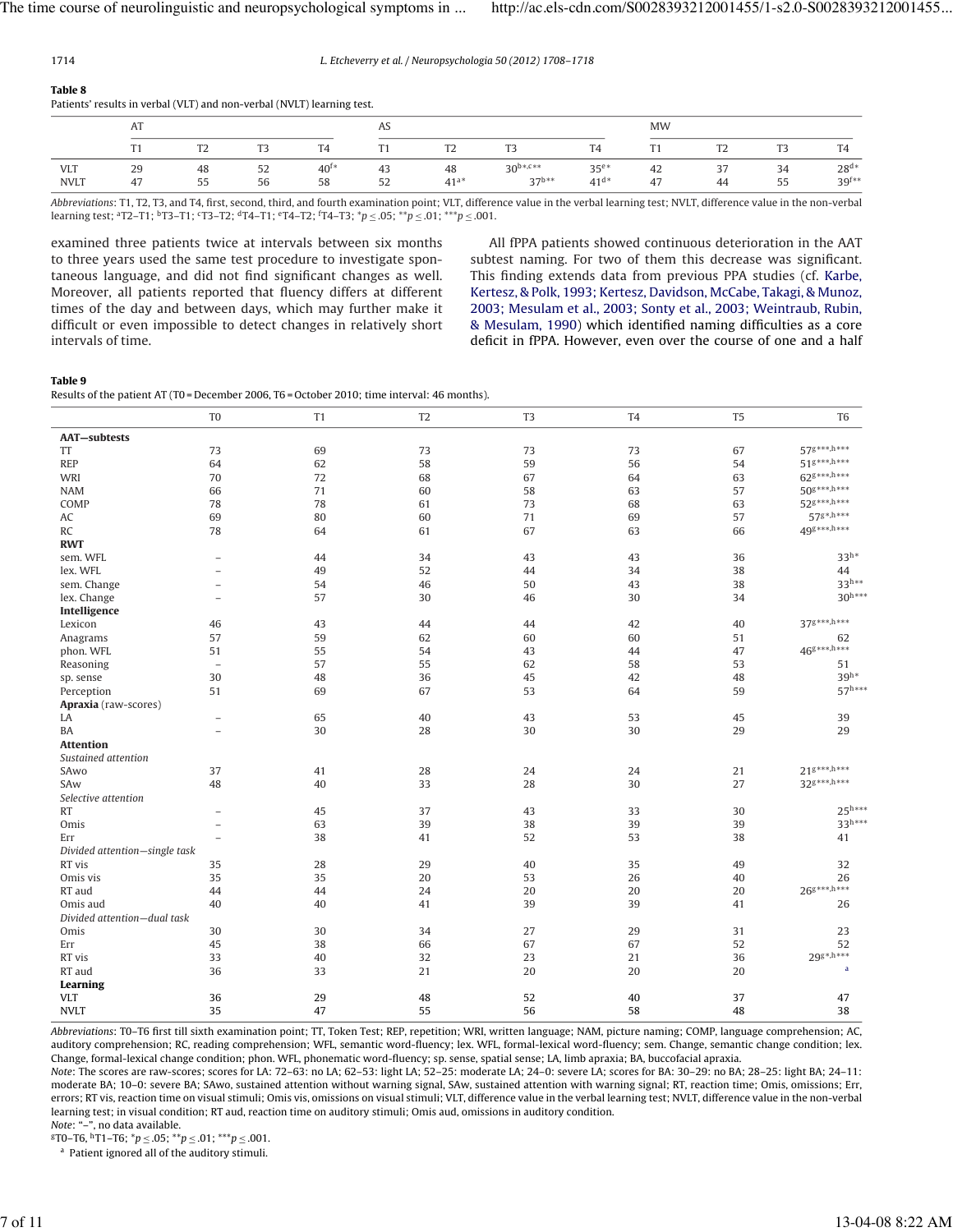years, performance remained within the average range of aphasics with vascular aetiology, indicating that the decrease was constant but not dramatic. Similarly, in phonematic word-fluency, all three patients worsened. This decline became significant from the second to the third examination points. To summarize, as hypothesized, there was a continuous decrease in expressive verbal skills in all three patients, which is the core symptom of PPA (Medina & Weintraub, 2007).

Although this finding was expected on the basis of earlier cross-sectional research, it is only by virtue of the present longitudinal data that the progression of language symptoms can be documented and quantified over the course of 18 months. Most interestingly, whereas vascular aphasics usually tend to improve and become more fluent over time even in the case of overall nonfluent aphasia, one of the PPA patients examined here showed the reverse development, i.e. a change in syndrome. Patient AS was initially fluent but became (and remained) non-fluent during the course of 18 months. This observation, which needs to be replicated longitudinally in more cases, may suggest that, despite the initial presence of distinct PPA subtypes, a transformation from fluent (at least logopenic) into non-fluent may occur over time.

#### 4.2. Learning and memory

In the verbal learning test the patients AS and MW showed the expected decline in performance over a period of 18 months. Their performance was below average after six (MW) and twelve (AS) months. In the non-verbal learning test those two patients also showed the expected profile: the onset of the disease in MW was less than two years ago and her performance in non-verbal learning was still in the average range. Yet, the performance of AS, who reported the first word-finding difficulties more than two years ago, declined over the course of twelve months and at T3 was below average. This corresponds with the typical course of PPA (Mesulam & Weintraub, 1992), which may include non-verbal learning impairments later than 2 years after the onset of the disease.

An unexpected result was found in the performance of AT over the course of 18 months. The onset of the disease was more than four years before he entered the study. Yet, surprisingly, his performance in non-verbal learning was in the average range at each examination and continuously improved. Likewise, his verbal learning performance improved and was in the average range from T2 on. These results are rather surprising in a progressing language disorder. On closer inspection, AT's response behaviour changed during the twelve months: in comparison to the previous examination he made fewer false alarms (which are contrasted with hits), so the average score becomes better. One possible explanation is that AT trained his memory, whereby he used a holistic mnemonic computer program at home. This program works similar to the applied test: he has to press a key when a certain picture of a city appears repeatedly, but not when an unknown picture appears. Therefore, it could be possible that this increasing controlled response behaviour is an effect of training by the computer program. If this would hold true in a larger sample, it would be an easy and straightforward strategy to maintain verbal learning performance in PPA patients.

#### 4.3. Intelligence

A consistent result was found in the deterioration in wordfluency for all of our patients over the course of examination. Furthermore, verbal performance was significantly worse than non-verbal performance at every examination for all patients. This result is in line with and extends earlier findings by Poeck and Luzzatti (1988) who applied the same test procedure for intelligence like the present study. Regarding the progression of intelligence decline, the verbal performances of their three patients also worsened over the period of investigation and were partly below average at the last examination point whereas non-verbal performance worsened within average. Consequently, there was a dissociation between the progress of verbal and non-verbal intelligence.Inthe light ofthe decrease inverbal abilities discussed above, this dissociation suggests the increasing importance of non-verbal IQ tests for the objective assessment of the cognitive status of fPPA patients.

#### 4.4. Apraxia, attention, and language

Over the course of 18 months, all patients developed mild (AS) or moderate limb-apraxia. As Joshi, Roy, Black, and Babour (2003) noted, tests of apraxia are rarely part of standard examination of PPA patients despite the acknowledged comorbidity with PPA. Following the definition of PPA by Mesulam (2001), mild limb apraxia or buccofacial apraxia can be present at the beginning of the disease, but do not affect everyday activities. Likewise, Kempler et al. (1990) reported that one of their three patients developed a moderate apraxia as well as the patient of Schwarz, De Bleser, Poeck, and Weis (1998) who developed limb-apraxia in the course of the disease. Along the same lines, Weintraub et al. (1990) describe the development of buccofacial apraxia in two of their three patients. However, several other studies did not report any kind of apraxia in PPA. For instance, none of the three patients of Poeck and Luzzatti (1988) showed signs of limb or buccofacial apraxia. Zakzanis (1999), Caramazza, Papagno, and Ruml (2000) as well as Papagno and Capitani (2001) found no evidence for limb or buccofacial apraxia in fPPA.

One explanation for this heterogeneous pattern could be that the presence or absence of apraxic symptoms is possibly related to the individual pattern of neurodegeneration. Following Leiguarda and Marsden (2000) and Goldenberg (2007), apraxia is (often) associated with damage in particular of left parietal regions in the brain. Due to profound degeneration in the parietal lobes, apraxia could increase or emerge during the course of PPA. Interestingly, different subtypes of PPA show differential patterns of atrophy (Mesulam et al., 2009), with parietal atrophy particularly in the logopenic variant of PPA that is characterized predominantly by phonological deficits. This parietal atrophy in logopenic PPA, which is associated with these phonological deficits, may also explain the increasing apraxia symptoms observed here. This does not preclude more wide-spread atrophy in frontal and parietal regions in individual patients, but, rather, complements the original concept of "frontotemporal lobar dementia".

The same explanation may also apply to the robust decrease in attention in all three patients. Whereas praxis is generally associated with left-hemispheric regions, attention is associated in particular with right parietal lobe functions (e.g. Arrington, Carr, Mayer, & Rao, 2000; Fan, McCandliss, Fossella, Flombaum, & Posner, 2005; Raz, 2004). As discussed above for apraxia, degeneration occurs in parietal cortex and may be found in particular in the logopenic variant of PPA(e.g. Gorno-Tempini, Dronkers, et al., 2004; Gorno-Tempini et al., 2008; Rohrer et al., 2010). Thus, the remarkable and persistent decline in the attention domain in all three logopenic PPA patients may be closely linked to parietal atrophy as well.

It is these latter two symptoms, and in particular deterioration of attention, that may characterize the progressive nature of logopenic PPA. Different from findings in aphasic patients with vascular aetiology (e.g. Graf, Kulke, Sous-Kulke, Schupp, & Lautenbacher, 2011, who demonstrated that vascular aphasic patients do not profit from additional training of attention), in logopenic PPA patients, language decline and attention decline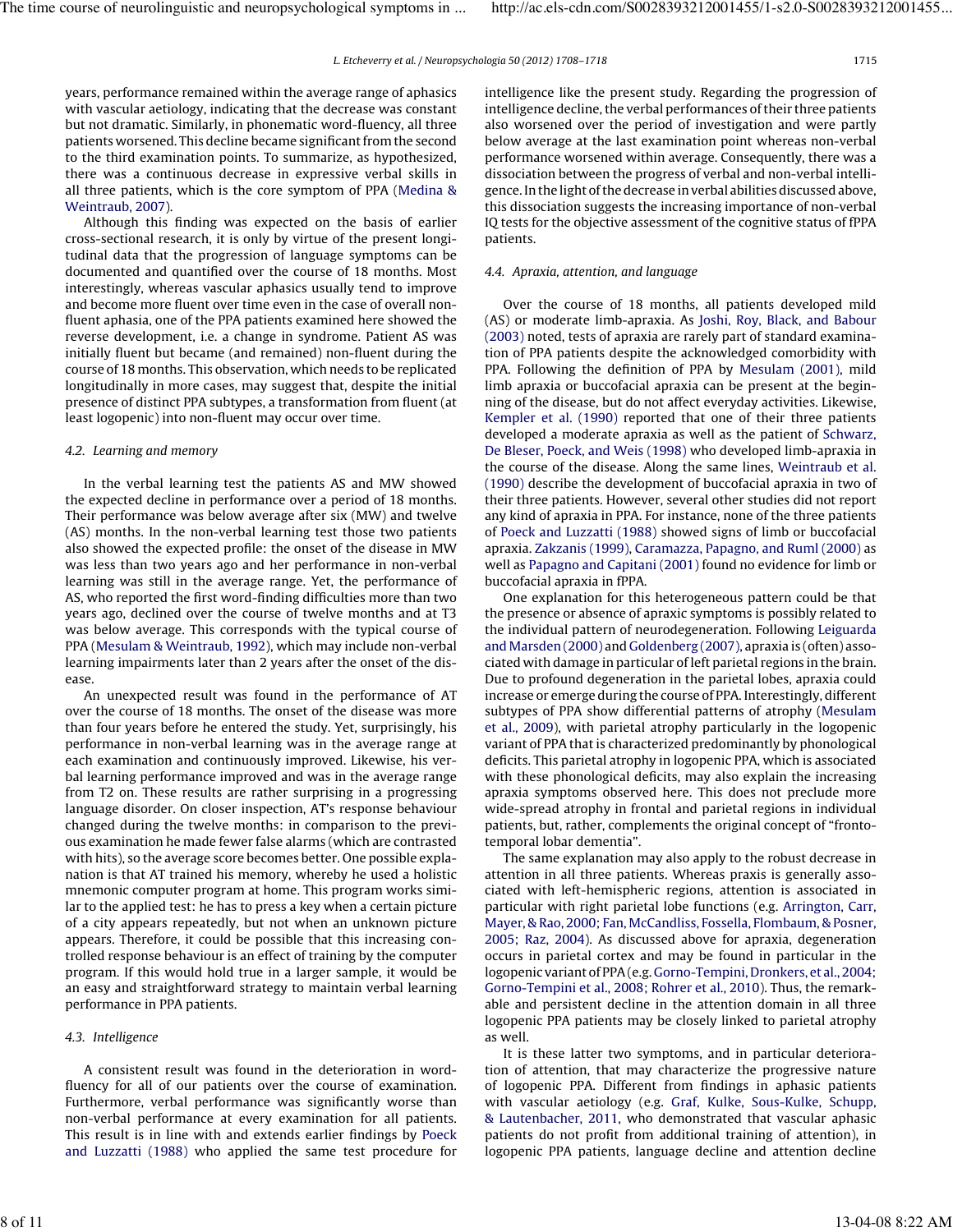seem to be related, or, at least, co-incidental. This is an important observation, which was possible only by virtue of the longitudinal approach applied in the present study but which could not be obtained cross-sectionally (Zakzanis, 1999). The fact that Zakzanis (1999) attributed only minor importance to the domain of attention in PPA may further be explained by the fact that, at that time, the logopenic variant of PPA had not been identified. As outlined above, it is very likely that the parietal atrophy in logopenic PPA, which may affect phonology, praxis, and attention is singular and that the semantic or agrammatic variants of PPA fail to show such association between language and attention. Consequently, if several subtypes of PPA had been included in the Zakzanis (1999) study, mild cross-sectional impairments of attention in few logopenic PPA patients may have been obscured. Further longitudinal research is required to compare the development of attention in the logopenic variant of PPA to that in the semantic or agrammatic type, as was done in the study by Libon et al. (2009). However, one limitation of the Libon study is that it only included a subset of the cognitive domains and sub-domains that were tested in the present study.

#### 4.5. Limitations and perspectives

The present study provides a multivariate, longitudinal approach to the logopenic variant of PPA. The patients were examined four times over the course of 18 months, using a comprehensive battery of linguistic and neuropsychological tests with and without verbal materials. With such broad and labour-intensive approach, we faced some inevitable limitations. Foremost, the patients' resilience decreased with progressing severity of their disease, making it necessary to include more and more pauses and thus to inflate the total time of examination. Likewise, in particular language-based tests became increasingly difficult and frustrating for the patients. These increasing time demands put constraints on the total number of tests that could be performed with each patient at each examination. Ideally, one would wish to have verbal and non-verbal versions of each test (as we had e.g. for intelligence and learning) in order to be able to compare verbal vs. non-verbal performance. Due to the time constraints, and since tests are not always available to examine verbal and nonverbal performance, an a priori selection of tests had to be made. We focused on such tests that seemed most sensitive and relevant to PPA and thus included, e.g. no test of non-verbal executive functions.

Another limitation was the selection of patients. First, given the low prevalence rate of PPA, large samples are hard to acquire. As outlined in Section 2, less than 50% of the patients potentially suitable for the study could finally be included. It would be desirable to have about the same proportions of logopenic, semantic, and agrammatic PPA patients, and matched healthy controls. At the same time, protection against drop-outs would be ideal in order to generalize findings. In the present study, the availability of a neurological research ward at the Research Centre Jülich helped prevent drop-outs, since patients were in a well-cared environment and could bring their spouses for the duration of their stay.

The three patients reported in the present paper showed consistencies but also some variability over the course of the examination. Potential reasons involve non-uniform progress of the degeneration of neural tissue as well as influence of other variables such as level of education or the kind of intervening speech therapy. However, in the present paper, we focused on the most robust commonalities in the individual cognitive trajectories, providing individual statistics which additionally permit the assessment of inter-patient variance. To address systematically the variability between different variants of PPA is a project for future studies.

# 5. Conclusion

The present longitudinal study demonstrates the progression in a fluent variant of PPA, which was predominant but not restricted to the verbal domain. In addition to increasing deficits in verbal fluency and naming, and to relatively more severely impaired verbal than non-verbal learning, praxis, and attention were also impaired over the course of the disease. These findings were consistent in all three PPA cases reported here and may thus be used as a basis for hypotheses about the determining features of logopenic PPA. The progression data were further corroborated in the long-term observation of one of the patients over a period of 46 months. Such knowledge will be relevant for future research to better define the syndrome of PPA in general as well as to distinguish its different variants from one another. As a tentative hypothesis, one could expect that the concurrent deficits which result, among others, from atrophy to the parietal lobes (cf. Mesulam et al., 2009) may not simply represent comorbid deficits but, rather, interact. If, as in the case of logopenic PPA reported in the present study, selective auditory attention impacts on the processing of spoken language, the resulting problems in language comprehension might be much bigger than they would be in the case of an isolated phonological processing deficit. In other words, the observed phonological symptoms the patients make in every-day life and in a diagnostic situation could be partly due to the additional interference of partly disturbed auditory attention. Such potential cross-causalities would be of particular importance also for the practitioner who decides how to best plan the individually targeted therapy which may differ from that for aphasics with vascular aetiology (Graf et al., 2011).

Finally, the study has some general implications for neuropsychologists and speech and language therapists working with PPA patients. To practitioners, PPA is almost unknown (Croot, Nickels, Laurence, & Manning, 2009). However, it is likely that the prevalence of PPA will increase due to the increasing life expectancy of the human population. Following the suggestions by Louis et al. (2001), Block and Kastrau (2004), or Croot et al. (2009), PPA should move into the focus of practitioners, with the positive consequences for diagnostics and therapy discussed above. The present multivariate approach may be useful to better understand the spectrum of deficits in PPA for more efficient diagnostics and intervention in the future, with the aim that PPA patients can longer be part of a communicating society.

Future research should enlarge the sample of PPA patients to get more information about the individual focus of the disease in every patient. Moreover, even longer examination period could provide further insight in the progression of the disease and show a change from a fluent to a non-fluent variant of PPA.

#### Acknowledgements

We are indebted to our patients AT, AS, and MW, who took the repeated efforts to travel the long way to Jülich for examination. We wish to thank Karl-Josef Langen and his team from the neurological research ward at the Research Centre Jülich. We also thank Klaus Willmes and Bruno Fimm for support with single-subject statistical analyses. This project was supported by a JARA – Translational Brain Medicine grant to MG and SH. The project "Helmholtz Alliance for Mental Health in an Ageing Society" (HelMA, HA-215) was supported within the framework of the "Helmholtz Impulsund Vernetzungsfonds".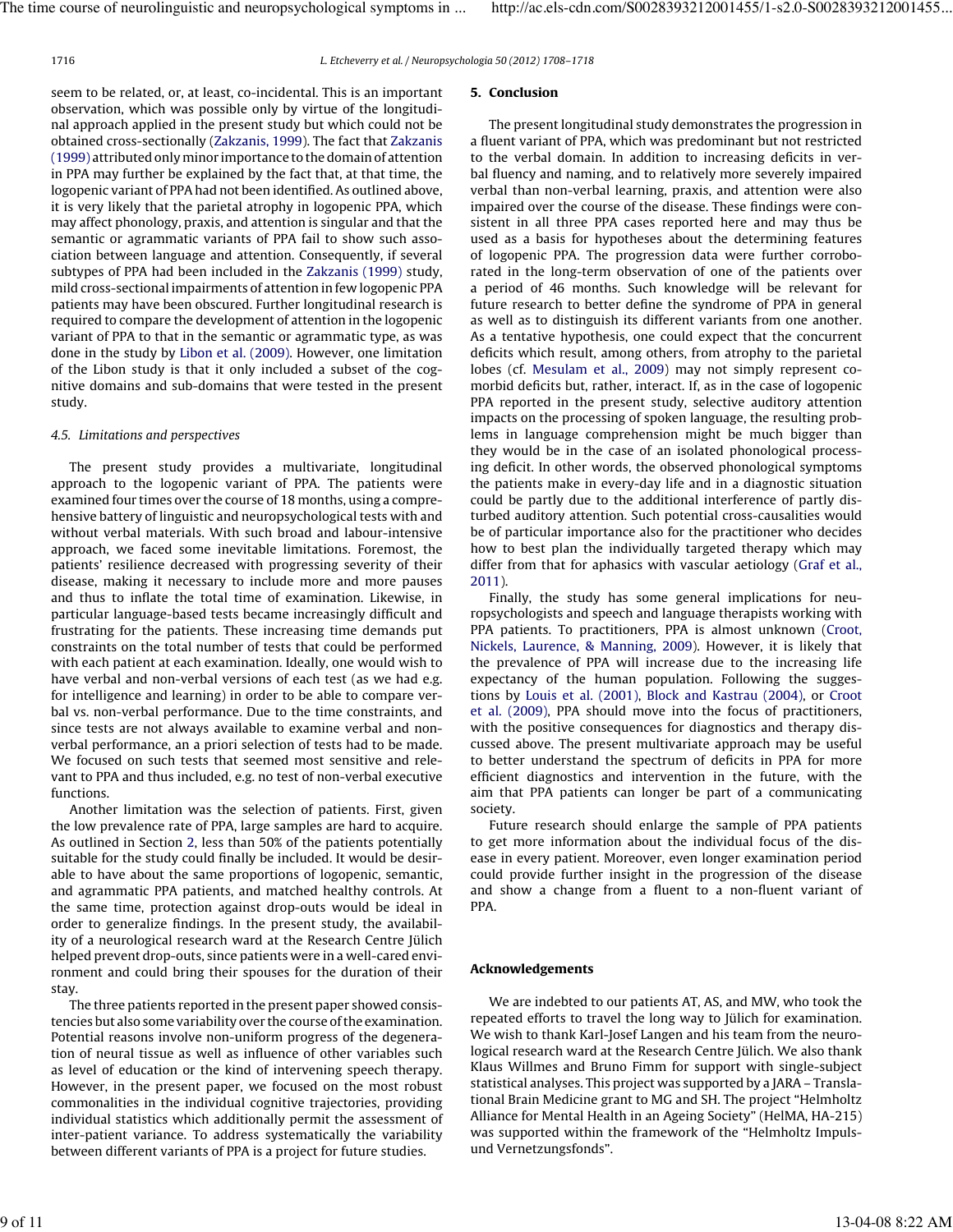### Appendix A. Supplementary data

Supplementary data associated with this article can be found, in the online version, at doi:10.1016/j.neuropsychologia.2012.03.028.

#### References

- Arrington, C. M., Carr, T. H., Mayer, A. R., & Rao, S. M. (2000). Neural mechanisms of visual attention: Object-based selection of a region in space. Journal of Cognitive Neuroscience, 12, 106–117.
- Aschenbrenner, S., Tucha, O., & Lange, K. W. (2000). (Regensburg word-fluency test) Regensburger Wortflüssigkeitstest (RWT). Göttingen: Hogrefe.
- Block, F., & Kastrau, F. (2004). Primär progressive Aphasie. Nervenarzt, 75, 1167–1171.
- Bülte, D. (2008). Methoden der Diagnostik und Evaluation der Dysarthrie des Morbus Parkinson. In A. Nebel, & G. Deuschl (Eds.), Dysarthrie und Dysphagie bei Morbus Parkinson (pp. 74–84). Stuttgart, Germany: Thieme.
- Caramazza, A., Papagno, C., & Ruml, W. (2000). The selective impairment of phonological processing in speech production. Brain and Language, 75, 428–450.
- Corsi, P.M.(1972). Human memory and the medialtemporal region ofthe brain. Unpub-lished doctoral dissertation, McGill University, Montreal, Canada. Retrieved from McGill University Web site: http://digitool.library.mcgill.ca/R/?func=dbinjump-full&object id=93903&local base=GEN01-MCG02
- Croot, K., Nickels, L., Laurence, F., & Manning, M. (2009). Impairment- and activity/participation-directed interventions in progressive language impairment: Clinical and theoretical issues. Aphasiology, 22, 125–160.
- Fan, J., McCandliss, B. D., Fossella, J., Flombaum, J. I., & Posner, M. I. (2005). The
- activation of attentional networks. NeuroImage, 26, 471–479. Folstein, M. F., Folstein, S. E., & McHugh, P. R. (1975). "Mini-mental state". A practical method for grading the cognitive state of patients for the clinician. Journal of Psychiatric Research, 12, 189–198.
- Friedmann, N., & Grodzinsky, Y. (1997). Tense and agreement in agrammatic production: Pruning the syntactic tree. Brain and Language, 56, 397–425.
- Garrad, P., & Hodges, J. R. (2000). Semantic dementia: Clinical, radiological and pathological perspectives. Journal of Neurology, 247, 409–422.
- Giovagnoli, A. R., Erbetta, A., Reati, F., & Bugiani, O. (2008). Differential neuropsychological patterns of frontal variant frontotemporal dementia and Alzheimer's disease in a study of diagnostic concordance. Neuropsychologia, 46, 1495–1504.
- Goldenberg, G. (2007). Apraxie. In G. Goldenberg (Ed.), Neuropsychologische Grundlagen, Klinik, Rehabilitation (pp. 135–156). München, Germany: Elsevier.
- Gorno-Tempini, M. L., Brambati, S. M., Ginex, V., Ogar, J. M., Dronkers, N. F., Marcone, A., et al.(2008). The logopenic/phonological variant of primary progressive aphasia. Neurology, 71, 1227–1234.
- Gorno-Tempini, M. L., Dronkers, N. F., Rankin, K. P., Ogar, J. M., Phengrasamy, L., Rosen, H. J., et al. (2004). Cognition and anatomy in three variants of primary progressive aphasia. Annals of Neurology, 55, 335–346.
- Gorno-Tempini, M. L., Hillis, A. E., Weintraub, S., Kertesz, A., Mendez, M., Cappa, S. F., et al. (2011). Classification of primary progressive aphasia and its variants. Neurology, 76, 1006–1014.
- Gorno-Tempini, M. L., Murray, R. C., Rankin, K. P.,Weiner, M.W., & Miller, B. L.(2004). Clinical, cognitive and anatomical evolution from nonfluent progressive aphasia to corticobasal syndrome: A case report. Neurocase, 10(6), 426–436.
- Gorno-Tempini, M. L., Ogar, J. M., Brambati, S. M., Wang, P., Jeong, J. H., Ranking, K. P., et al. (2006). Anatomical correlates of early mutism in progressive nonfluent aphasia. Neurology, 67, 1849–1851.
- Graf, J., Kulke, H., Sous-Kulke, C., Schupp, W., & Lautenbacher, S. (2011). Effects of an attention training on the aphasic symptomatology in stroke patients. Journal of Neuropsychology, 22, 21–32.
- Grande, M., Hussmann, K., Bay, E., Christoph, S., Piefke, M., Willmes, K., et al. (2008). Basic parameters of spontaneous speech as a sensitive method for measuring change during the course of aphasia. International Journal of Language and Communication Disorders, 43(4), 408–426.
- Grodzinsky, Y., & Finkel, L. (1998). The neurology of empty categories: Aphasics' failure to detect ungrammaticality. Journal of Cognitive Neuroscience, 10(2), 281–292.
- Heim, S., Seidel, B., Etcheverry, L., Kuijsten, W., Grande, M., Schulte, S., et al. (2010). Progression in fluent primary progressive aphasia (PPA): A longitudinal multivariate approach. In Annual meeting of the organization for human brain mapping http://www.humanbrainmapping.org/i4a/pages/index.cfm?pageID=3354
- Heßelmann, V. (1996). Das AAT-Supplement Text-Nacherzählen: Klinischempirische Untersuchung zu Gütekriterien und Normierung (AAT-texts, supplemental material, clinical-empirical investigation regarding quality criteria and standardisation). Unpublished dissertation, RWTH Aachen.
- Huber, W., Klingenberg, G., Poeck, K., & Willmes, K. (1993). Die Supplemente zum Aachener Aphasie Test. Aufbau und Resultate der Validierung [Supplemental material of the Aachener aphasia test. Construction and validation results]. Neurolinguistik, 7, 43–66.
- Huber,W., Poeck,K.,Weniger, D., &Willmes,K.(1983).(Aachen aphasia test)Aachener Aphasie Test. Göttingen, Germany: Hogrefe.
- Joshi, A., Roy, E. A., Black, S. E., & Barbour, K. (2003). Patterns of limb apraxia in primary progressive aphasia. Brain and Cognition, 53, 403–407.
- Karbe, H., Kertesz, A., & Polk, M. (1993). Profiles of language impairment in primary progressive aphasia. Archives of Neurology, 50, 193–201.
- Kempler, D., Metter, E. J., Riege, W. H., Jackson, C. A., Benson, D. F., & Hanson, W. R. (1990). Slowly progressive aphasia: Three cases with language, memory, CT and PET data. Journal of Neurology, Neurosurgery, and Psychiatry, 53, 987–993.
- Kertesz, A., Davidson, W., McCabe, P., Takagi, K., & Munoz, D. (2003). Primary progressive aphasia: Diagnosis, varieties, evolution. Journal of the International Neuropsychological Society, 9, 710–719.
- Lange, I., Grande, M., Willmes, K., Kastrau, F., Fimm, B., Heim, S., et al.(2012). Charakteristiken der flüssigen und der nicht-flüssigen primär progressiven Aphasie [Characteristics of fluent and non-fluent primary progressive aphasia]. Journal of Neuropsychology, 23, 7–18.
- Le Rhun, E., Richard, F., & Pasquier, F. (2005). Natural history of primary progressive aphasia. Neurology, 65, 887–891.
- Leiguarda, R. C., & Marsden, C. D. (2000). Limb apraxias: Higher-order disorders of sensorimotor integration. Brain, 123, 860–879.
- Libon, D. J., Xie, S. X., Wang, X., Massimo, L., Moore, P., Vesely, L., et al. (2009). Neuropsychological decline in frontotemporal lobar degeneration: A longitudinal analysis. Neuropsychology, 23(3), 337–346.
- Louis, M., Espesser, R., Rey, V., Daffaure, V., Di Cristo, A., & Habib, M. (2001). Intensive training of phonological skills in progressive aphasia: A model of brain plasticity in neurodegenerative disease. Brain and Cognition, 46, 197–201.
- Medina, J., & Weintraub, S. (2007). Depression in primary progressive aphasia. Journal of Geriatric Psychiatry and Neurology, 20, 153–160.
- Mesulam, M. M. (1982). Slowly progressive aphasia without generalized dementia. Annals of Neurology, 11, 592–598.
- Mesulam, M. M. (2001). Primary progressive aphasia. Annals of Neurology, 49, 425–432.
- Mesulam, M. M., Grossman, M., Hillis, A. E., Kertesz, A., & Weintraub, S. (2003). The core and halo of primary progressive aphasia and semantic dementia. Annals of Neurology, 54(Suppl. 5), 11–14.
- Mesulam, M. M., Wieneke, C., Rogalski, E., Cobia, D., Thompson, C., & Weintraub, S. (2009). Quantitative template for subtyping primary progressive aphasia. Archives of Neurology, 66, 1545–1551.
- Mesulam, M. M., & Weintraub, S. (1992). Spectrum of primary progressive aphasia. In M. N. Rossor (Ed.), Unusual dementias (pp. 583–609). London: Baillière Tindall.
- Oldfield, R. C. (1971). The assessment and analysis of handedness: The Edinburgh inventory. Neuropsychologia, 9, 97–113.
- Papagno, C., & Capitani, W. (2001). Slowly progressive aphasia: A four-year follow-up study. Neuropsychologia, 39, 678–686.
- Poeck, K., & Luzzatti, C. (1988). Slowly progressive aphasia in three patients. The problem of accompanying neuropsychological deficit. Brain, 111, 151–168.
- Raz, A. (2004). Anatomy of attentional networks. The Anatomical Record Part B: The New Anatomist, 281B, 21–36.
- Riddoch, M. J., & Humphreys, G. W. (1993). Birmingham Object Recognition Battery (BORB). New York: Psychology Press.
- Rogalski, E., & Mesulam, M. M. (2007). An update on primary progressive aphasia. Current Neurology and Neuroscience Reports, 7, 388–392.
- Rohrer, J. D., Ridgway, G. R., Crutch, S. J., Hailstone, J., Goll, J. C., Clarkson, M. J., et al. (2010). Progressive logopenic/phonological aphasia: Erosion of the language network. NeuroImage, 49, 984–993.
- Schwarz, M., De Bleser, R., Poeck, K., & Weis, J. (1998). A case of primary progressive aphasia. A 14-year follow-up study with neuropathological findings. Brain, 121, 115–126.
- Seidel, B., Etcheverry, L., Grande, M., Heim, S., Schulte, S., Fimm, B., et al. (2009). Longitudinal analysis of neuropsychological and neurolinguistic aspects of primary progressive aphasia (PPA). In K. Amunts, & K. Zilles (Eds.), Third Vogt-Brodmann symposium: One hundred years anniversary of Brodmann's map: Change of concepts (available on CD).
- Smirni, P., Villardita, C., & Zappala, G. (1983). Influence of different paths on spatial memory performance in the block-tapping test. Journal of Clinical Neuropsychology, 5, 355–359.
- Snowden, J. S., Neary, D. M., & Mann, D. M. (1996). Fronto-temporal lobar degeneration: Fronto-temporal dementia, progressive aphasia, semantic dementia. New York: Churchill Livingstone.
- Sonty, S. P., Mesulam, M. M., Thompson, C. K., Johnson, N. A., Weintraub, S., Parrish, T. B., et al. (2003). Primary progressive aphasia: PPA and the language network. Annals of Neurology, 53, 35–49.
- Sturm, W., & Willmes, K. (1999a). (Non-verbal learning test (NVLT)) Nonverbaler Lerntest (NVLT). Göttingen, Germany: Hogrefe.
- Sturm, W., & Willmes, K. (1999b). (Verbal learning test (VLT)) Verbaler Lerntest (VLT). Göttingen, Germany: Hogrefe.
- Sturm, W., Willmes, K., & Horn, W.(1993).(Intelligence test system for 50–90-year-old (LPS 50+)) Leistungsprüfsystem für 50–90jährige (LPS 50+). Göttingen, Germany: Hogrefe.
- Tewes, U.(1991).(Hamburg-Wechsler-Intelligence test for adults) Hamburg-Wechsler-Intelligenztest für Erwachsene. Bern, Switzerland: Huber.
- Wechsler, D. (1987). Wechsler Memory Scale (WMS-R). San Antonio: The Psychological Corporation.
- Weintraub, S., Rubin, N. P., & Mesulam, M. M. (1990). Primary progressive aphasia. Longitudinal course, neuropsychological profile, and language features. Archives of Neurology, 47, 1329–1335.
- Weiss-Blankenhorn, P., Werner, C., & Piefke, M. (2005). Apraxie-Test nach De Renzi und Untersuchung auf bukkofaziale Apraxie. Unpublished Screening. Modified after De Renzi, E., Motti, F., & Nichelli, P. (1980). Imitating gestures. A quantitative approach to ideomotor apraxia. Archives of Neurology, 37, 6–10.